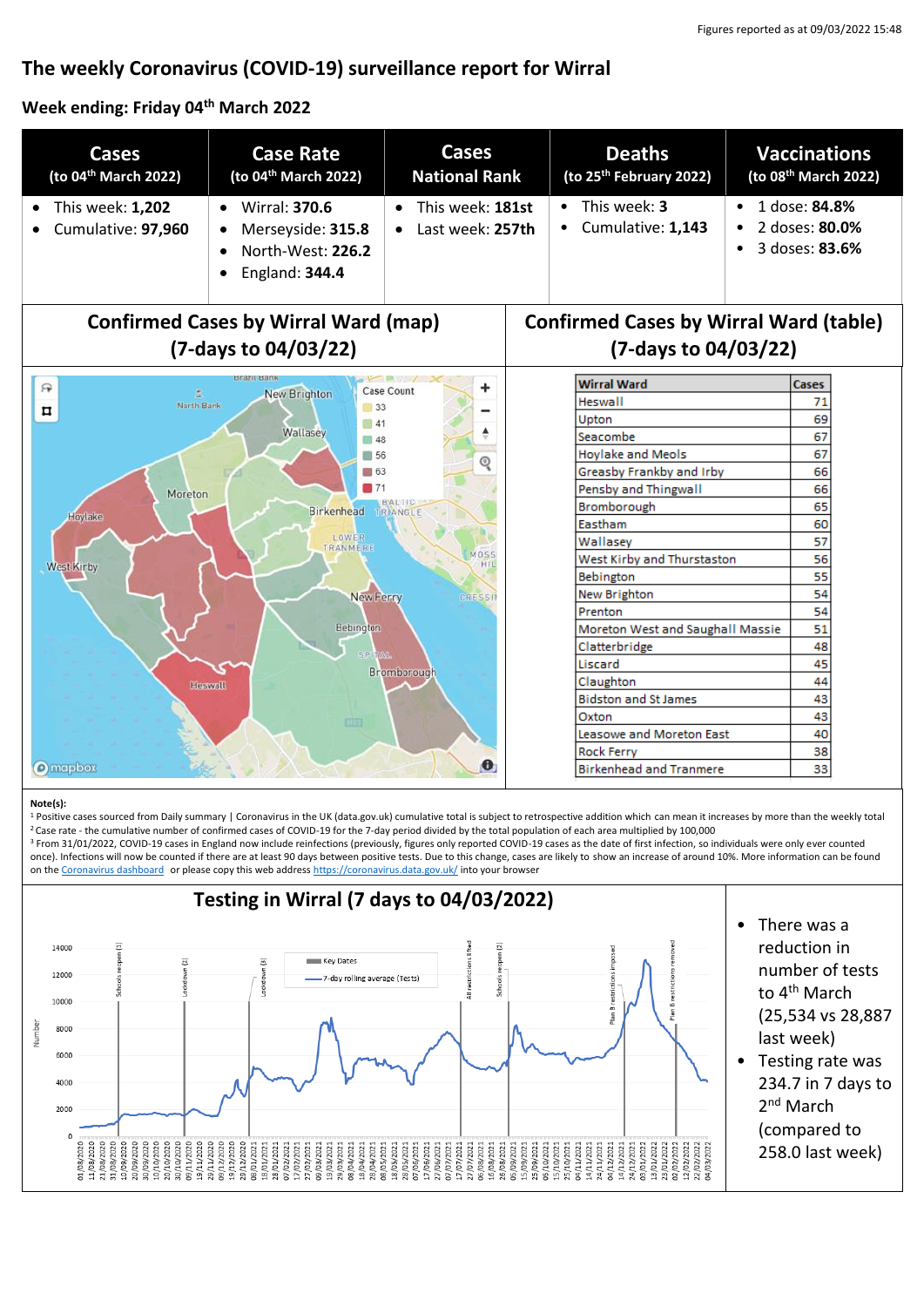## **The weekly Coronavirus (COVID-19) surveillance report for Wirral**

## **Week ending: Friday 04 th March 2022**



From 04/03/2022, COVID-19 deaths data will now be defined as those where a COVID-19 ICD10 code (U071 or U072) is recorded on the death certificate and will be updated monthly by ONS. Previously, the definition used was any death that occurred within 28 days of a positive COVID-19 test, as reported daily by NHS England and PHE (now UKSHA).

#### **COVID-19 RELATED MORTALITY**

subject to retrospective review and may be reallocated to other Local Authorities.